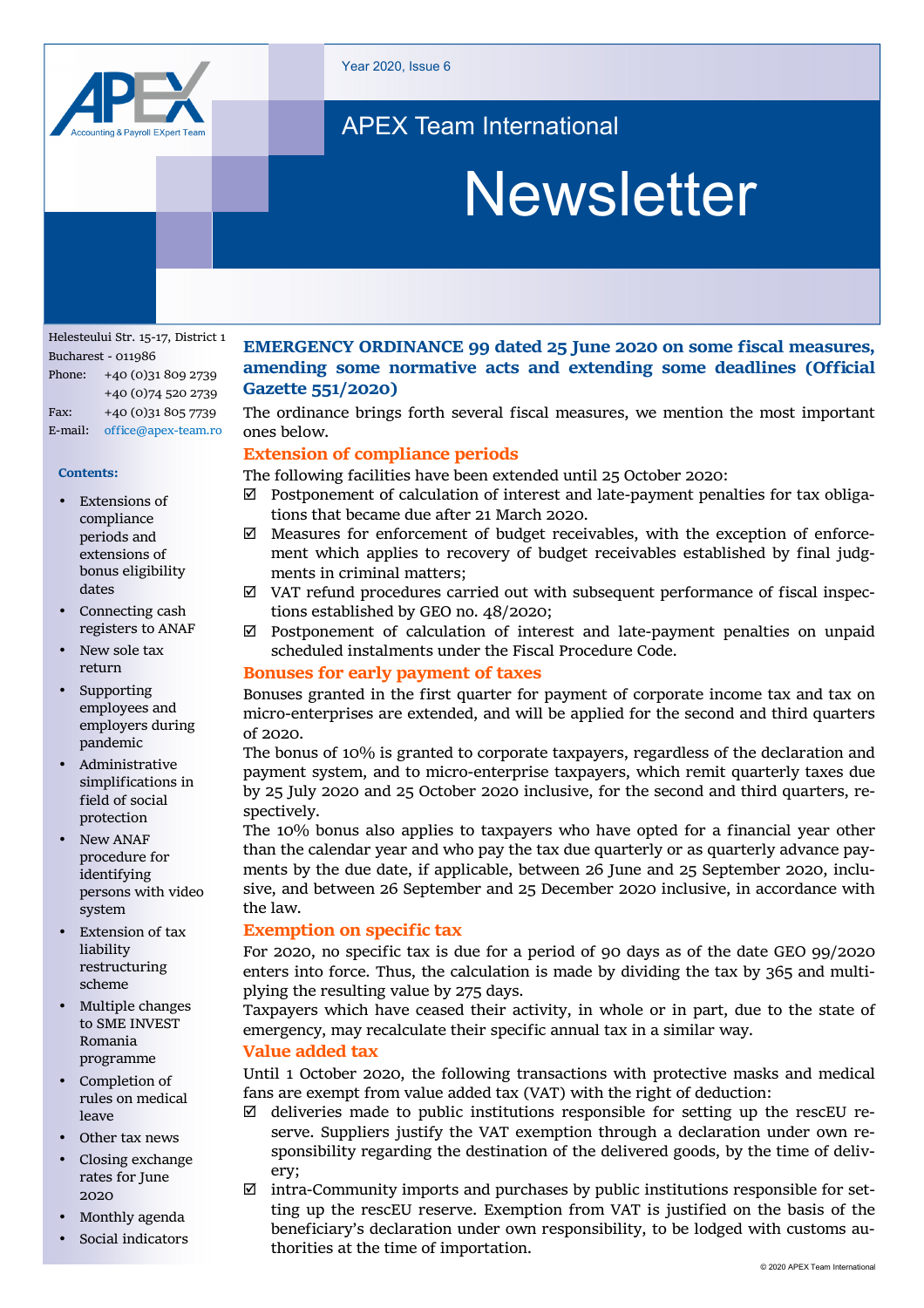

**ORDER 2668 dated 11 June 2020 regarding approval of Procedure for con‐ necting fiscal electronic cash registers, defined by art. 3 para. (2) of GEO 28/1999 on obligation of economic operators to use fiscal electronic cash registers, to the national computer system for surveillance and monitoring of ANAF fiscal data (Official Gazette 527/2020)** 

The Order approves the procedure for connecting electronic fiscal cash registers (AMEF) to the national computer system for surveillance and monitoring of ANAF fiscal data.

The connection is made by taxpayer category, starting with 1 July 2020, in compliance with the following deadlines:

- a) economic operators included in the category of large taxpayers, through 30 September 2020;
- b) the economic operators from the category of medium and small taxpayers, 31 January 2021;
- c) for economic operators which purchase AMEF after 1 February 2021, at installation date of fiscal electronic cash register.

Economic operators using electronic fiscal cash registers installed in areas not served by electronic communications networks have the obligation to complete and submit the declaration provided in Annex no. 2 to this order, as follows:

- $\boxtimes$  large taxpayers will submit the declaration by 30 September 2020
- $\boxtimes$  small and medium taxpayers by 31 January 2021
- $\boxtimes$  economic operators who purchase the devices after 1 February 2021, within two working days from installation date of the fiscal electronic cash register.
- The declaration will be submitted electronically.

These operators located in areas not served by electronic communication networks will continue to submit cash register reports as at present.

# **ORDER 1107 dated 28 May 2020 on amending and supplementing the Order of the President of ANAF 139/2020 for approving the model, content, man‐ ner of submission and management of the Sole Declaration on income tax and social contributions due by individuals (Official Gazette 468/2020)**

The order amends the Sole Declaration on income tax and social contributions due by individuals, as a result of extending the deadline for filing the return to 30 June 2020 and granting bonuses for submission and payment of 2019 obligations by the new deadline.

We reiterate that the declaration must be submitted by 30 June 2020, inclusive, by natural persons who have the obligation of:

- $\boxtimes$  declaring income tax realized in Romania and/or abroad in 2019;
- $\boxtimes$  declaring estimated income tax/income quota to be earned in Romania in 2020;
- $\boxtimes$  the declaration of estimated income for classification as a payer of social contributions for the year 2020 and, as the case may be, declaration of the social contributions due in the fiscal year 2019.

The bonuses granted are:

- a) 5% for full payment (offsetting allowed) by 30 June 2020 including income tax, CAS and CASS for the income realized in 2019;
- b) 5% for online submission of sole declaration by 30 June 2020 inclusive, only if the condition mentioned in point a) above is met.

**ORDER 456 dated 3 June 2020 for approval of Procedure for granting amounts provided by art. III para. (1) and (2) of GEO 92/2020 for establish‐ ment of active support measures for employees and employers in the con‐ text of the epidemiological situation caused by the spread of SARS‐CoV‐2 coronavirus, as well as for amendment of some normative acts (Official Ga‐ zette 484/2020)** 

The order adopts the procedure for implementing measures to support employment of the jobless, employers receiving subsidies for employment of these people. Thus, employers who hire unemployed people over the age of 50 or unemployed people between the ages of 16 to 29 benefit from a subsidy amounting to 50% of salary without exceeding a monthly amount of 2,500 lei, from the unemployment fund.



**The electronic fiscal cash registers will soon be connected to ANAF system** 

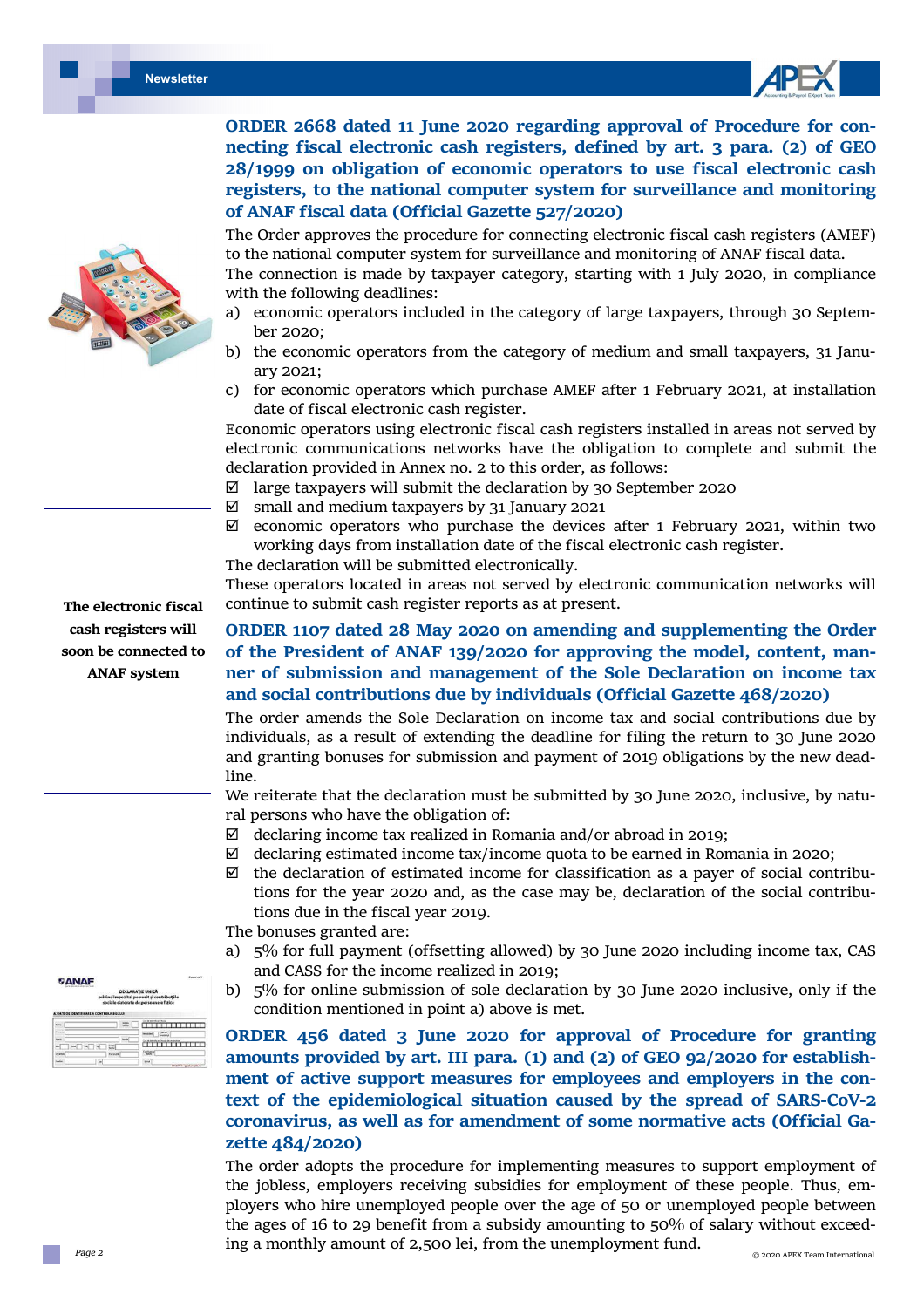

The order approves the application procedure, supporting documents and forms for implementing these facilities.

In order to settle amounts from the budget, interested employers sign an agreement with the Employment Agency, the template of which is approved by this order. The deadline for signing these agreements is 31 December 2020. Interested employers shall send the following documents by electronic means to the employment agencies:

- $\boxtimes$  Declarations under own responsibility that they are not in bankruptcy, dissolution and have no restrictions on carrying out an activity for reasons other than the coronavirus pandemic. Public institutions do not benefit from this procedure.
- $\boxtimes$  Copy of the employee's identification document
- Work contract.

Copies of the documents must be certified by the employer as conforming to the original.

# **EMERGENCY ORDINANCE 92 dated 28 May 2020 for the establishment of active support measures for employees and employers in the context of the epidemiological situation caused by the spread of the SARS‐CoV‐2 corona‐ virus, as well as for amendment of some normative acts (Official Gazette 459/2020)**

The ordinance establishes a series of measures to support employees and employers in the context of the COVID-19 epidemiological situation for the resumption of economic activity and the preservation of the workforce that employers have at their disposal, but also aims to boost employers to attract available manpower, including from areas for which activity will remain restricted.

Thus, starting with 1 June 2020, employers whose employees:

- $\boxtimes$  received technical unemployment benefits from the unemployment insurance budget (according to GEO 30/2020);
	- or
- $\boxtimes$  had their individual employment contracts suspended in accordance with provisions of art. 52 para. (1) let. c) of the Labor Code and did not benefit from technical unemployment according to GEO 30/2020,

for a period of three months, benefit from the settlement of part of the salary, borne by the unemployment insurance budget, representing 41.5% of gross basic salary corresponding to the job occupied, but no more than 41.5% of the average gross salary provided by Law no. 6/2020.

These provisions apply only to persons who have had a period of suspension in their individual employment contract of at least 15 days during the state of emergency or alert.

Employers who will benefit from this provision will have the obligation to maintain employment until 31 December 2020, except for seasonal workers. The obligation does not apply if termination of the employment contract occurs for reasons not attributable to the employer.

For settlement of the above amounts, employers fully bear the equivalent of the employee salaries who benefit from the above provisions and thereafter, from the  $1<sup>st</sup>$  to the  $25<sup>th</sup>$ of the month following the reporting period to which the income relates. They submit a list of employees benefitting from this amount under the following conditions and methods:

 $\boxtimes$  by electronic means:

- $\boxtimes$  to the county employment agencies, as well as to the municipality of Bucharest;
- $\boxtimes$  within the area where they have their registered office:
- $\boxtimes$  an application signed and dated by the legal representative;
- $\boxtimes$  accompanied by a declaration under their own responsibility and the list of persons benefiting from this amount;
- $\boxtimes$  assumed by the legal representative of the employer.

Settlement of the amounts from the unemployment insurance budget is within a maxi-



**New facilities for employees and employers in the context of COVID‐ 19 pandemic** 



*Page 3*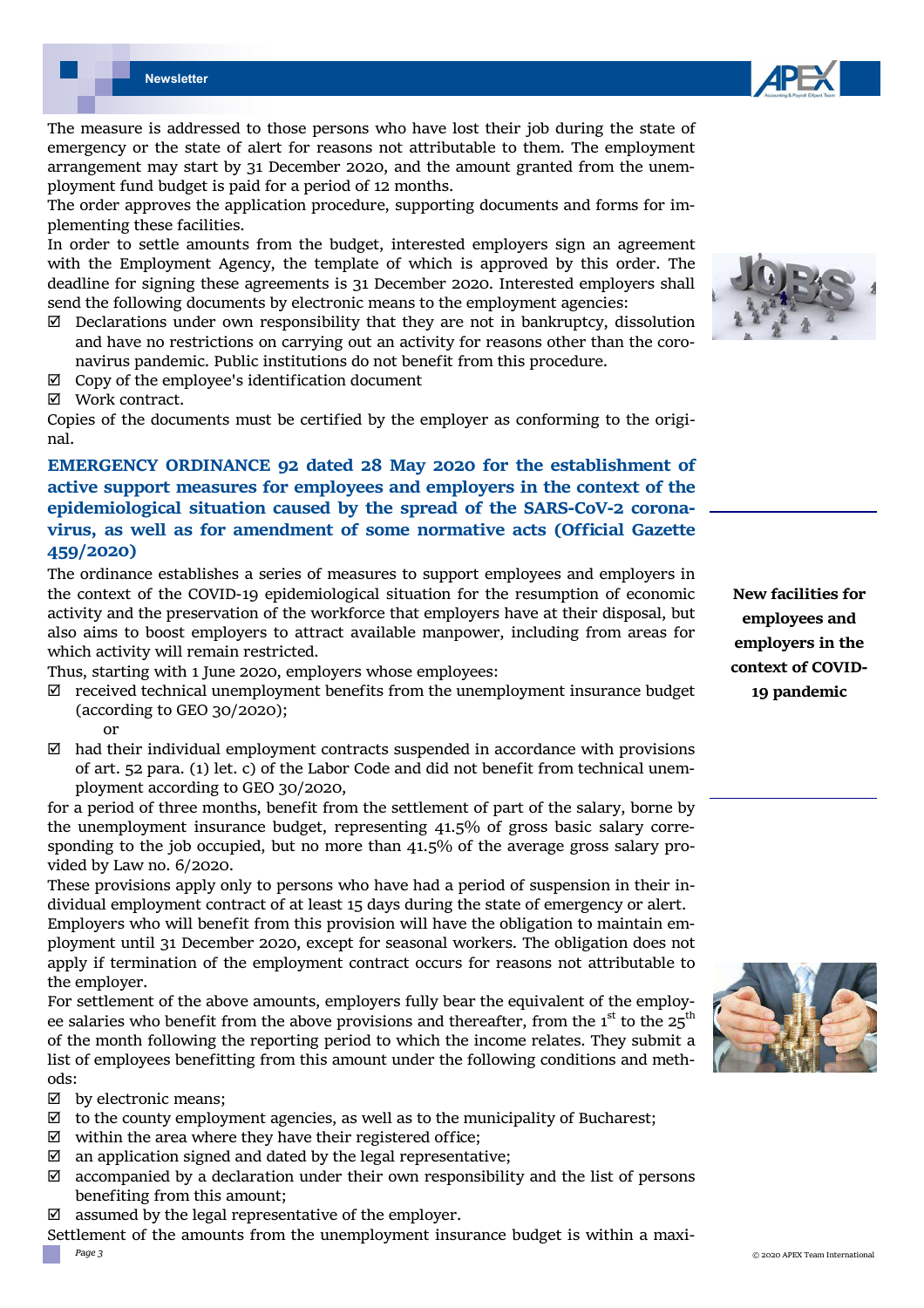



mum of 10 days from the fulfillment date of the declarative and payment obligations related to income from salaries and assimilated to salaries for the reporting period for which the request is made, by employers.

The ordinance brings other amendments which, among others, extends the possibility of granting allowances provided in art. XI and art. XV of GEO 30/2020 for all fields of activity in which restrictions are maintained under conditions of Law no. 55/2020 on some measures to prevent and combat the effects of the COVID-19 pandemic, after 31 May 2020, until the release of restrictions.

Employers who have several objects of activity, at least one of which is subject to restrictions established by acts by the competent authorities, may choose to either apply provisions of this ordinance regarding settlement of part of the salary from the unemployment insurance budget or to suspend employment contracts of employees under the conditions provided by GEO 30/2020.

### **Measures to encourage employers to use workforce of disadvantaged age groups**

Employers who hire between 1 June 2020 to 31 December 2020, for an indefinite period, on a full time basis:

- $\boxtimes$  employees over 50 years of age whose employment has ceased for reasons not attributable to them during the state of emergency;
- $\boxtimes$  employees aged between 16 to 29 years of age, registered as unemployed in the records of unemployment agencies.

For each person employed in the categories mentioned above, receive 50% of the employee's salary monthly, but no more than 2,500 lei, for a period of 12 months.

Employers have the obligation to maintain employment for at least another 12 months after the end of the 12-month period over which the subsidies were granted.

The amounts are granted for payment of salary, proportional to the actual time worked by the employee and are not cumulative, for the same employee, with subsidies granted to employers who have concluded contracts or agreements with unemployment agencies under art. 80, 85 and 934 of Law no. 76/2002 on the unemployment insurance system and on stimulating employment.

Funds are also granted in the case of employment of Romanian citizens whose employment relations with foreign employers have ceased, ongoing in the territory of other states, for reasons not attributable to them, by dismissal.

Employers who terminate individual employment contracts of employees before the stipulated deadlines are obliged to reimburse, in full, amounts received for each person for whom the employment relationship was terminated before the mentioned deadline, to the employment agencies, plus the reference NBR interest rate in effect on the date of termination of individual employment contracts, if their termination took place pursuant to art. 55 let. b), art. 56 para. (1) let. d) and e) and art. 65 of the Labor Code.

# **ORDER 457 dated 3 June 2020 regarding approval of model of documents provided by art. II para. (2) of GEO 92/2020 for establishment of active sup‐ port measures for employees and employers in the context of epidemiologi‐ cal situation caused by the spread of SARS‐CoV‐2 coronavirus, as well as for amendment of some normative acts (Official Gazette 481/2020)**

The order approves the model of documents to be submitted by employers who wish to benefit from the 41.5% subsidy of gross basic salary of employees whose contracts have been reactivated, after their suspension during the state of emergency or alert, from the state budget.

These documents are submitted to employment agencies of the county/municipality of Bucharest, within the area of which employers have their registered office, by electronic means, starting with the first date until the 25th of the month following the reporting period to which their income relates.

 © 2020 APEX Team International We remind that as of 1 June 2020, employers who had employees with employment contracts suspended during the state of emergency or alert periods, employees who received unemployment benefits paid either from the unemployment insurance budget or paid from the salary fund (we refer here to those who have not benefited from the facility offered by the state regarding the settlement of a maximum of 75% of average gross sal-



**Measures to stimulate employment in disadvantaged age groups** 

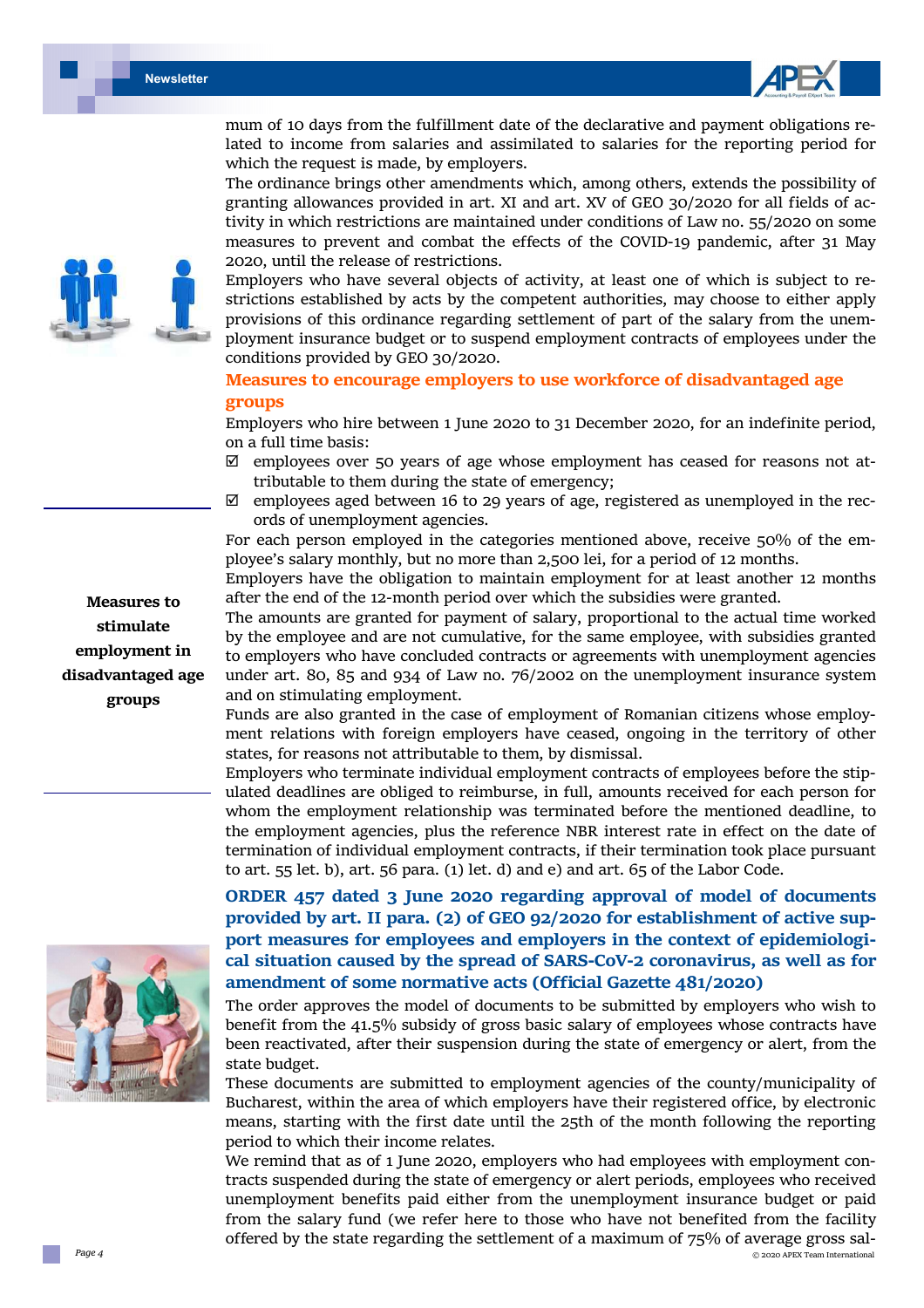

ary), and who reactivate the respective suspended contracts, benefit, for a period of three months, from the subsidy of a part of salary, supported by the unemployment insurance budget, representing 41.5% of gross basic salary corresponding to the job, but no more than 41.5% of average gross salary.

Thus, the maximum amount settled is 41.5% of 5,429 lei, i.e. 2,253 lei.

**EMERGENCY ORDINANCE 97 dated 11 June 2020 on implementation of ad‐ ministrative simplification measures in the field of social protection, as well as for granting some rights and benefits of social assistance in the fields of activity in which restrictions are maintained (Official Gazette 504/2020)** 

The ordinance brings administrative simplification procedures in the field of social protection and extends the period for granting rights and benefits of social assistance in the areas of activity in which restrictions are maintained.

Thus, some measures approved by normative acts during the state of alert are extended, given that certain fields the activity cannot be resumed in full, among which are:

- $\boxtimes$  Regarding the formalities on applying for social assistance rights, unemployment benefits and for granting measures to stimulate employment, the authorities have the obligation to initiate and maintain electronic communication with the beneficiary of the rights, based on the beneficiary's written consent.
- $\boxtimes$  A death allowance is also granted in the case of the deceased person who is on parental leave for a child up to the age of 2 years, or up to 7 years in the case of a disabled child if, prior to suspension of employment or the service relationship for granting this leave, the person had required insurance. A death allowance is also granted in the event of the death of a family member of the person on parental leave, according to the law.
- $\boxtimes$  Persons who are unable to generate taxable income after 13 June 2020, their occupation being carried out in areas of activity in which restrictions are maintained according to documents issued by competent authorities, continue to benefit of the following rights:
	- ο parental leave for children up to 2 years old, or 3 years old in the case of a disabled child, as well as a monthly allowance of 85% of average net income earned in the previous 12 months over the 2 years prior to the child's date of birth. The minimum amount of the monthly allowance may not be less than the amount resulting from application of a multiplication coefficient of 2.5 to the value of the reference social indicator, and its maximum amount may not exceed the value of 8,500 lei.
	- an insertion incentive of a monthly amount of  $50\%$  of the minimum amount of the above-mentioned allowance paid to employee. If the persons resume their activity and generate income subject to income tax, in accordance with the law, then the insertion incentive is granted, on the basis of an application, from the date income begins again and until the child reaches the age of 3 years or 4 years, in the case of a child with a disability.
	- ο parental leave for the care of a child with a disability up to the age of 7 according to the law.

**ORDER 2012 dated 4 June 2020 for amending and supplementing the Proce‐ dure for communication by electronic means of remote transmission be‐ tween the Ministry of Public Finance/central fiscal body and individuals, legal entities and other entities without legal personality, approved by Or‐ der of the Minister of Public Finance no. 660/2017 (Official Gazette 494/2020)** 

The Order modifies and completes the online communication procedure between MFP and taxpayers (Virtual Private Space), in the context of MFP's digitization process. Thus, the procedure of identifying people by using a video system is introduced. The titular natural person, the legal representative of the natural persons and the legal representative of legal persons, can be identified by the fiscal authority using a video system. This procedure will be used when registering in the Virtual Private Space (SPV).



**Administrative simplifications in the field of social protection** 

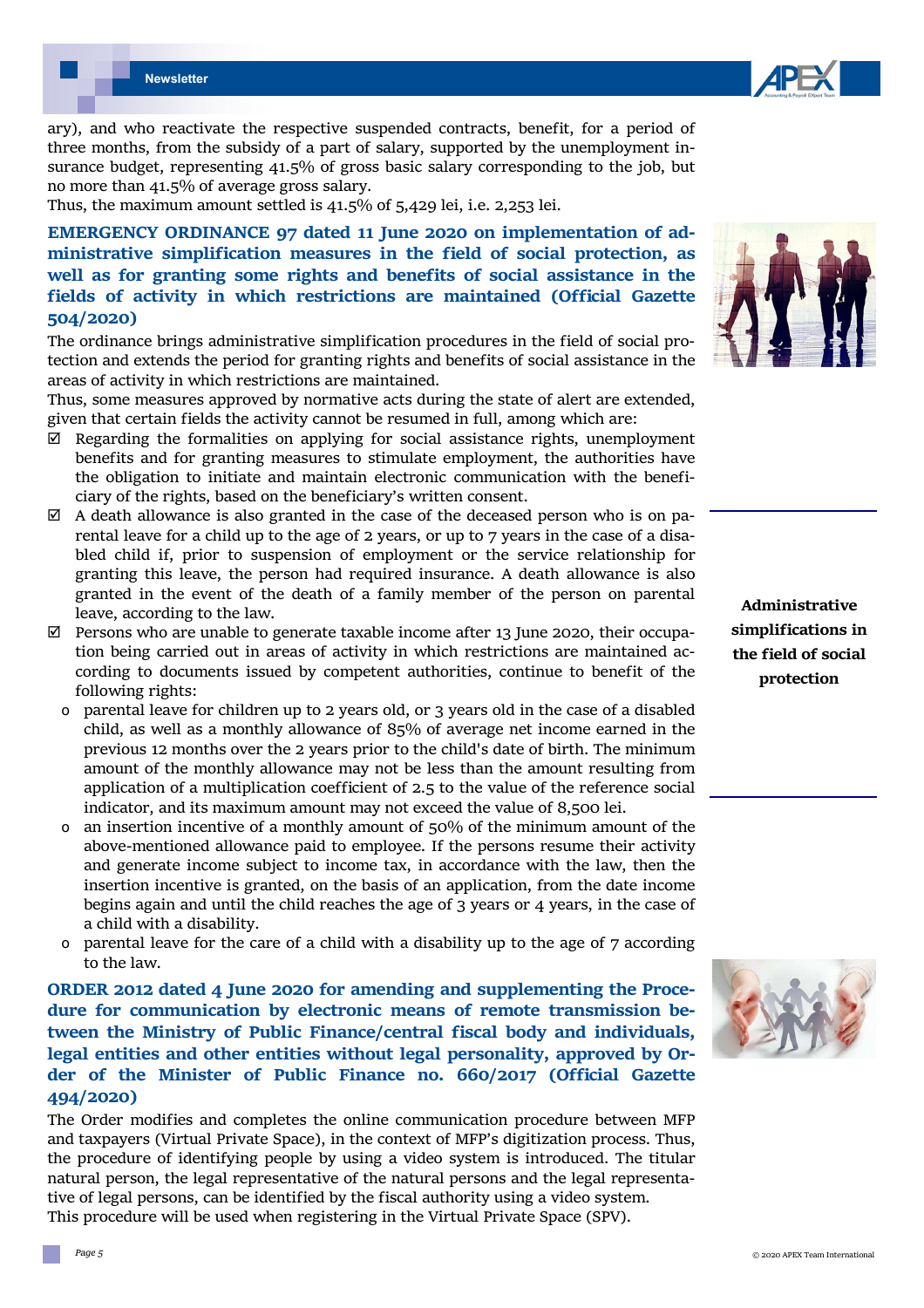



**The procedure of identifying people through video system is a novelty in communicating with ANAF** 



**ORDER 1017 dated 2 June 2020 for amendment of annex to Order of Minis‐ ter of Labor and Social Protection and of Minister of Culture no. 743/2,802/2020 regarding approval of model of documents provided in art. XV para. (4) of GEO 30/2020 for amending and supplementing some norma‐ tive acts, as well as for establishing measures in the field of social protec‐ tion in the context of the epidemiological situation determined by the spread of coronavirus SARS‐CoV‐2, with amendments and completions brought by GEO 32/2020 for amending and supplementing GEO 30/2020 for amending and supplementing some normative acts, as well as for establish‐ ing measures in the field of social protection in the context of the epidemio‐ logical situation determined by the spread of SARS‐CoV‐2 coronavirus and for establishing additional social protection measures (Official Gazette 474/2020)** 

The order amends the forms to be submitted by persons who obtain income exclusively from copyright and related rights and who wish to benefit, from the state budget, from a monthly allowance of 75% of average gross earnings as a result of the interruption of activity due to the effects of coronavirus.

A copy of a copyright and related rights contract from the last 9 months, prior to the start of the emergency period (in the old form, a copy of the contract from the last 3 months, prior to the start of the emergency) shall be attached to the grant application.

The order extends the period when activity was affected by the effects of the coronavirus epidemic, the period of prolongation of the state of emergency and the period of the state of alert.

# **EMERGENCY ORDINANCE 90 dated 27 May 2020 for amendment of GEO 6/2019 on establishment of fiscal facilities, as well as for amendment of other normative acts (Official Gazette 459/2020)**

The ordinance brings several tax changes, of which we mention:

#### **Amendments to GEO 6/2019 on restructuring fiscal obligations:**

The maturity date of tax obligations that may be restructured is extended until 31 March 2020. Thus, debtors may restructure their outstanding fiscal obligations as of 31 March 2020 and unpaid through date of issuance of the fiscal attestation certificate, as well as ancillary budgetary obligations. The old regulation allowed restructuring of outstanding tax obligations as of 31 December 2018.

The categories of outstanding tax liabilities as of 31 March 2020 also includes those established by the tax authority by decision after 1 April 2020, related to tax periods up until 31 March 2020, as well as main tax liabilities due in the period between 21 March 2020 and 31 March 2020, inclusive.

Budgetary obligation restructuring also applies to main and ancillary budgetary obligations established by bodies other than fiscal bodies, as well as to fines of any kind, sent for recovery to central fiscal bodies after 1 April 2020 (the old regulation mentioned 1 January 2019) until date of issuance of the fiscal attestation certificate.

The deadline for submitting the notification regarding intention to restructure budget obligations is extended until 30 September 2020, the old deadline being 31 July 2020. The debtor wishing to restructure its budget obligations has the obligation to notify the competent tax authority about its intention between 8 August and 31 October 2019, as well as between 1 February and 30 September 2020, under penalty of forfeiture, of the right to benefit from restructuring budgetary obligations, and consults with an independent expert to draw up a restructuring plan and run the test of a prudent private creditor.

In order to facilitate payment of budgetary obligations, the debtor must pay, by the submission date of the restructuring application, budgetary obligations due between 1 April 2020 (instead of 1 January 2019) and submission date of the restructuring application.

The ordinance introduces payment relaxation measures for debtors who wish to partially cancel their main tax obligations, as follows:

 © 2020 APEX Team International  $\boxtimes$  In the case of debtors who have included a cancellation measure of a maximum amount of 30% of total main budgetary obligations in the restructuring plan, the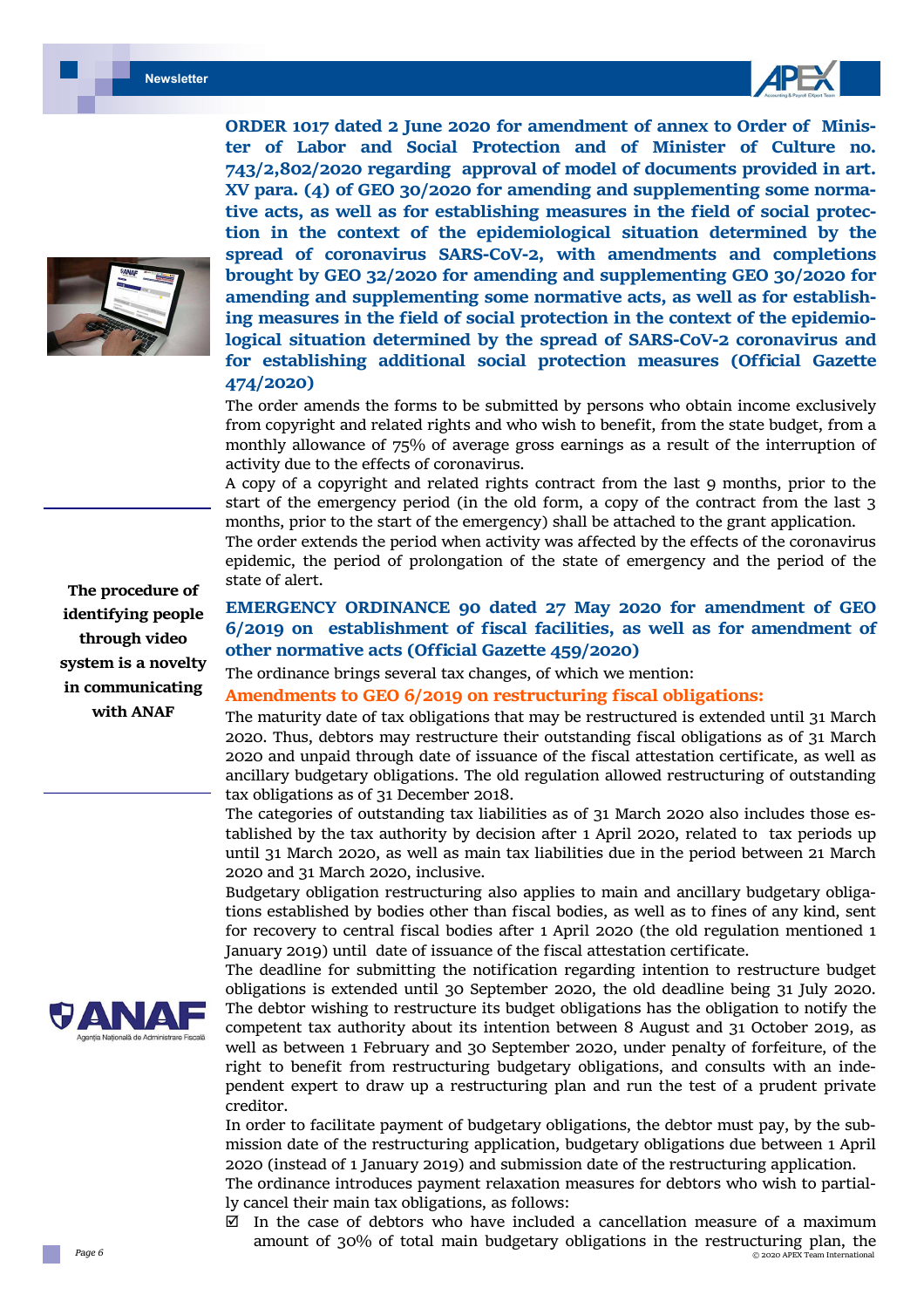

debtor must also pay 5% of main budgetary obligations that are subject to payment facilities. The old regulation provided for the obligation to pay 5% of the amount of budgetary obligations (principal and accessories).

 $\boxtimes$  In case of debtors who have also included a cancellation measure of an amount between 40% and 50% of total main budgetary obligations in the restructuring plan, the debtor must also pay 15% of main budgetary obligations that are subject to payment facilities. The old regulation provided for the obligation to pay 15% of the amount of budgetary obligations (principal and ancillary).

At the same time, the Ordinance introduces an extension to the deadline for submitting a request to restructure. Thus, the application to restructure may be submitted until 15 December 2020 inclusive, under the sanction of forfeiture. Debtors who have submitted notifications of the intention to restructure budget obligations by the date this Emergency Ordinance (29 May 2020) enters into force may submit the application by 15 December 2020. In this case, the competent tax authority shall issue, ex officio, a new certificate of fiscal attestation within a maximum of 10 days from the date this emergency ordinance enters into force, which it communicates to the debtor.

#### **Amendments to GEO 29/2020 and GEO 48/2020**

The ordinance extends from 15 June (i.e. 30 days after the cessation of the state of emergency) to 25 June 2020, inclusive, the period from which the tax authority calculates interest and late payment penalties and can begin enforcement for tax obligations due from 21 March 2020.

The Ordinance extended until 25 June 2020, inclusive:

- $\boxtimes$  the deadline until which derogation measures regarding settlement of VAT returns with negative VAT amounts with subsequent control are applied; and
- $\boxtimes$  suspension of calculation of accessories and maintenance of validity of payment installments, in case of late payments from the rescheduling plans.

APEX note: by GEO 99/2020 presented in the current issue of this newsletter, the above deadlines were extended once again, through 25 October 2020.

## **LAW 85 of 18 June 2020 for the amendment of art. 260 para. (1) let. i) of Law no. 53/2003 ‐ Labor Code (Official Gazette 525/2020)**

Failure to comply with provisions of the Labor Code regarding additional work is sanctioned with a fine (from 1,500 lei to 3,000 lei), this being applied for each person identified as performing additional work.

**EMERGENCY ORDINANCE 89 dated 27 May 2020 for amendment of GEO 110/2017 on Support Programme for Small and Medium Enterprises ‐ SME INVEST ROMANIA, as well as for amendment and completion of State Aid Scheme to support activity of SMEs in the context of economic crisis gener‐ ated by the COVID‐19 pandemic (Official Gazette 458/2020)** 

The ordinance amends GEO 110/2017 on the Support Programme for Small and Medium Enterprises - SME INVEST ROMANIA, as follows:

- $\boxtimes$  In case of investment loans, the state guarantee is assured by the legal real estate and/or movable mortgages secured by assets financed by the loan.
- $\boxtimes$  In the case of loans/credit lines intended to finance working capital, the state guarantee is assured by a legal mortgage on the credit balances of all accounts opened by beneficiaries of the programme with the credit institution.
- *Page 7*   $\boxtimes$  The beneficiary of the SME INVEST ROMANIA Programme is redefined as "small and medium enterprise carrying out economic activity, authorized according to legal provisions to carry out production, trade or service activities, in order to obtain income, in conditions of fair competition, meaning companies regulated by the Companies Law no. 31/1990, republished, as subsequently amended and supplemented, cooperatives, authorized natural persons, sole proprietors of an individual enterprise and family enterprises, authorized according to legal provisions in force, carrying out economic activities, as well as non-governmental organizations, associations and foundations, agricultural cooperatives and agricultural companies that carry out economic activities and that cumulatively meet conditions provided by Law no. 346/2004 on stimulating establishment and development of small and medium en-



**Restructuring of fiscal obligations has been extended** 

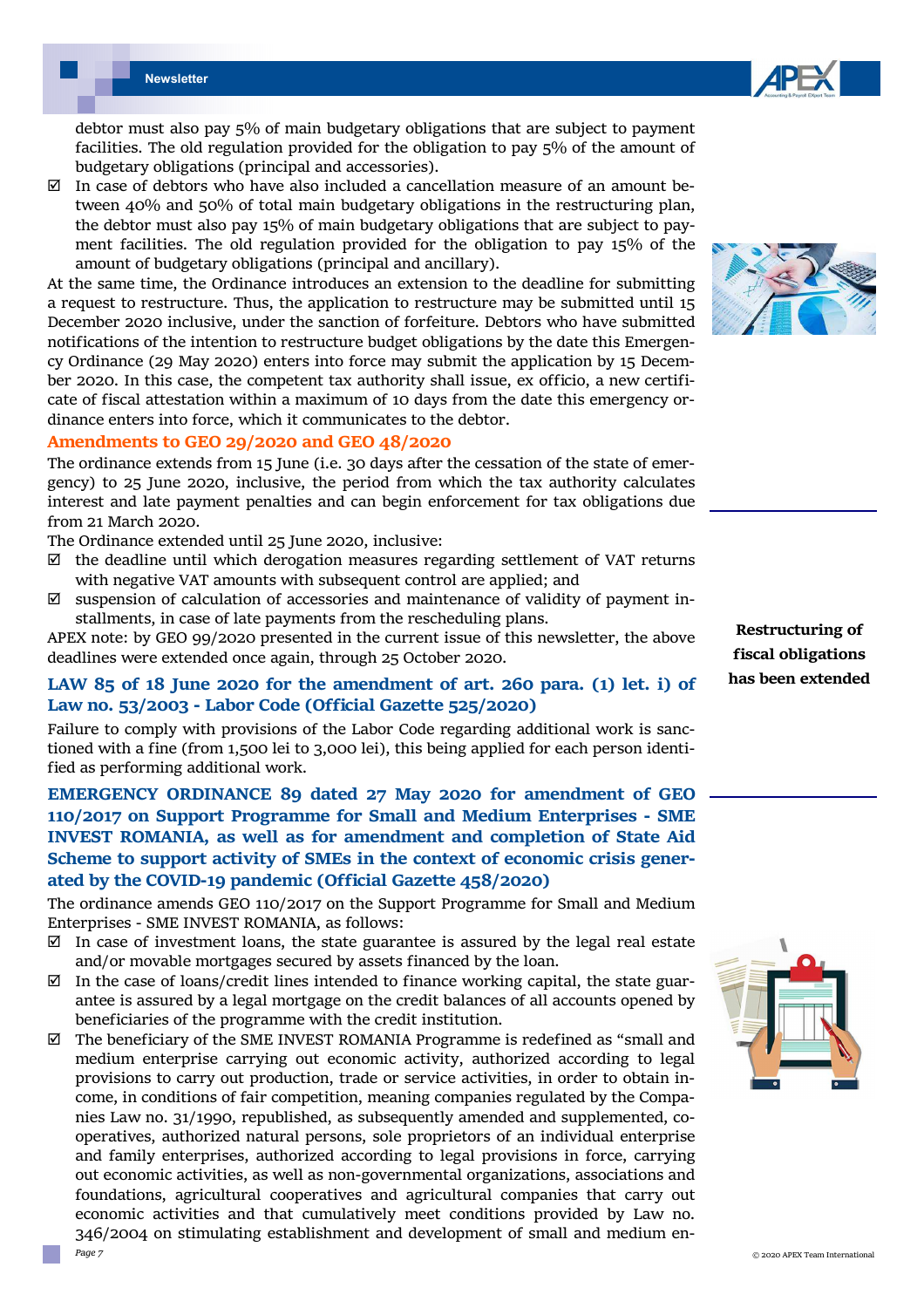



terprises, with subsequent amendments and completions."

 $\boxtimes$  One of the eligibility criteria for benefitting from the programme is amended, the condition that the applicant entity has experienced difficulties or subsequently entered into difficulty due to the COVID-19 pandemic is waived.

# **DECISION 458 dated 4 June 2020 for the amendment of Methodological Norms for application of GEO 110/2017 on Support Program for Small and Medium Enterprises ‐ SME INVEST ROMANIA, approved by Government De‐ cision no. 282/2020 (Official Gazette 487/2020)**

Changes are made to the SME INVEST programme as follows:

- $\boxtimes$  The provision according to which real estate and/or movable mortgages are constituted by beneficiaries and/or third party guarantors in favor of the credit institution and of the Romanian state, through MFP, is repealed;
- $\boxtimes$  A provision is introduced according to which the financing credit institution may ask the beneficiary to set up other collateral, if it deems it necessary, for the beneficiary to be included in its own lending rules;
- $\boxtimes$  For loans/lines of credit intended to finance working capital, a legal mortgage is established on the credit balances of all accounts opened as the beneficiary of the programme with the financing credit institution, in proportion to the guarantee percentage.
- $\boxtimes$  The tax attestation certificate is added to the list of documents that the credit institution must send together with the guarantee request.

# **LAW 75 dated 10 June 2020 on approval of GEO 42/2020 for amendment and completion of GEO 110/2017 on Support Programme for Small and Medium Enterprises ‐ SME INVEST ROMANIA, as well as for approval of State Aid Scheme to support activity of SMEs in context of economic crisis generated by COVID‐19 pandemic (Official Gazette 493/2020)**

The law brings amendments/completions regarding the SME INVEST programme, from which we mention:

- $\boxtimes$  For 2020, the total ceiling of guarantees that can be granted under the programme is 30 billion lei.
- $\boxtimes$  State aid will consist of either a state credit guarantee or a grant to subsidize costs.
- $\boxtimes$  Both cannot be granted.
- The following are also included in the list of beneficiaries:
- $\boxtimes$  small enterprises with an average market capitalization the enterprise which, together with the enterprises it controls and the enterprise(s) which has/have direct or indirect control over it, has/have 250 or more employees but less than 500 employees, and annual turnover not exceeding EUR 100 million or an annual balance sheet not exceeding EUR 86 million;
- $\boxtimes$  professionals who operate an enterprise, according to the Civil Code;
- □ freelancers.

The provision, "in the last 6 months prior to 31 December 2019," is replaced by, "at the date of requesting the state guarantee" regarding the moment when the beneficiary does not appear with overdue loans, lease financing included.

Sectors/areas that are not eligible for guarantees under the programme are:

- $\boxtimes$  financial intermediation, except for activities auxiliary to financial intermediation;
- $\boxtimes$  insurance, except for activities of insurance agents and brokers;
- $\boxtimes$  real estate transactions, except for real estate transactions carried out by real estate agencies;
- $\boxtimes$  gambling and betting activities;
- $\boxtimes$  production or sale of weapons, ammunition, explosives, tobacco, alcohol, substances under national control, narcotic and psychotropic plants, substances and preparations;
- $\boxtimes$  rental and leasing activities;
- $\boxtimes$  investigation and protection activities, with the exception of protection and guard activity and security system services.



**Multiple changes brought to SME Invest Romania programme** 

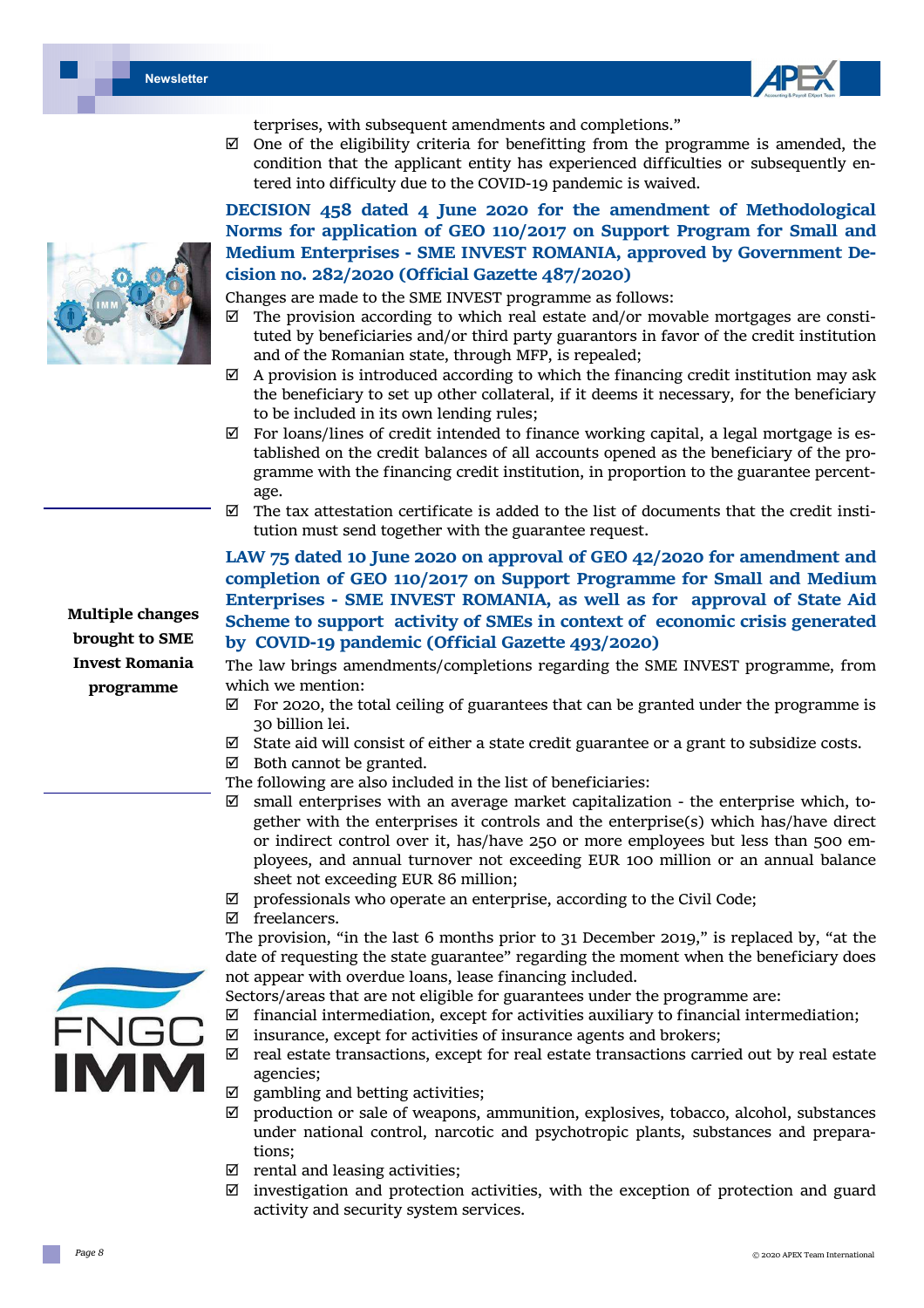*Page 9* 

**EMERGENCY ORDINANCE 98 dated 11 June 2020 for extension of the effec‐ tive date of some provisions of Law no. 75/2020 on approval of GEO 42/2020 for amendment and completion of GEO 110/2017 on Support Pro‐ gramme for Small and Medium Enterprises ‐ SME INVEST ROMANIA, as well as for approval of the State Aid Scheme to support the activity of SMEs in the context of the economic crisis generated by COVID‐19 pandemic (MO 503/2020)** 

The ordinance postpones application of some provisions regarding the SME INVEST programme, which were introduced by Law 75/2020 and aimed at making the conditions and access to financing for SMEs more flexible, until the date the authorization decision of the European Commission is received, namely:

- $\boxtimes$  Provisions that offered the possibility to small enterprises with medium market capitalization, defined according to the law, to access the programme
- $\boxtimes$  Provisions that increased the guarantee ceiling from 15 billion to 30 billion;
- $\boxtimes$  Provisions regarding relaxation of eligibility conditions;
- $\boxtimes$  Provisions including new areas that are not eligible for funding.

This measure was necessary because facilities offered by the SME INVEST programme must comply with provisions of the Communication from the European Commission and can only be implemented after obtaining an authorization decision from the European Commission. The grant of such State aid without obtaining a decision authorized by the European Commission is sanctioned by recovery of disbursed funds with interest from beneficiary companies.

# **ORDER 1074 dated 12 June 2020 for completion of Norms on application of provisions of GEO 158/2005 regarding holidays and social health insurance indemnities, approved by Order of the Minister of Health and of the Presi‐ dent of the National House of Health Insurance no. 15/2018/1311/2017 (Official Gazette 503/2020)**

The order complements the rules on leave and social health insurance benefits, introducing some specific provisions on medical leave certificates granted to insured persons for whom a quarantine measure has been established for a community, in order to prevent the spread of the COVID-19 infection.

Thus, for insured persons quarantined in a community:

- $\boxtimes$  during the state of emergency, medical leave certificates may be granted at a later date, but not later than 45 calendar days after the termination date of the state of emergency;
- $\boxtimes$  in a period other than the state of emergency, medical leave certificates may be granted at a later date, but not later than 30 calendar days after the date of the end of the quarantine period.

Medical leave certificates are issued by family doctors for the entire period in which the persons concerned have been quarantined.

**ORDER 2056 dated 25 June 2020 for amending and supplementing the Norms on procedure for granting the certificate of postponement from cus‐ toms payment of value added tax and issuing the guarantee for import of goods, approved by Order of the Minister of Public Finance no. 4121/2015 (Official Gazette 567/2020)** 

**ORDER 491 dated 25 June 2020 for the amendment of annex no. 3 to Order of the President of National Agency for Employment no. 457/2020 regarding approval of model of documents provided by art. II para. (2) of GEO 92/2020 for establishment of active support measures for employees and employers in the context of the epidemiological situation caused by the spread of SARS‐CoV‐2 coronavirus, as well as for the amendment of some normative acts (OJ 566/2020)** 

**Certain facilities introduced for SME Invest must be approved by the European Commission before they can be applied** 





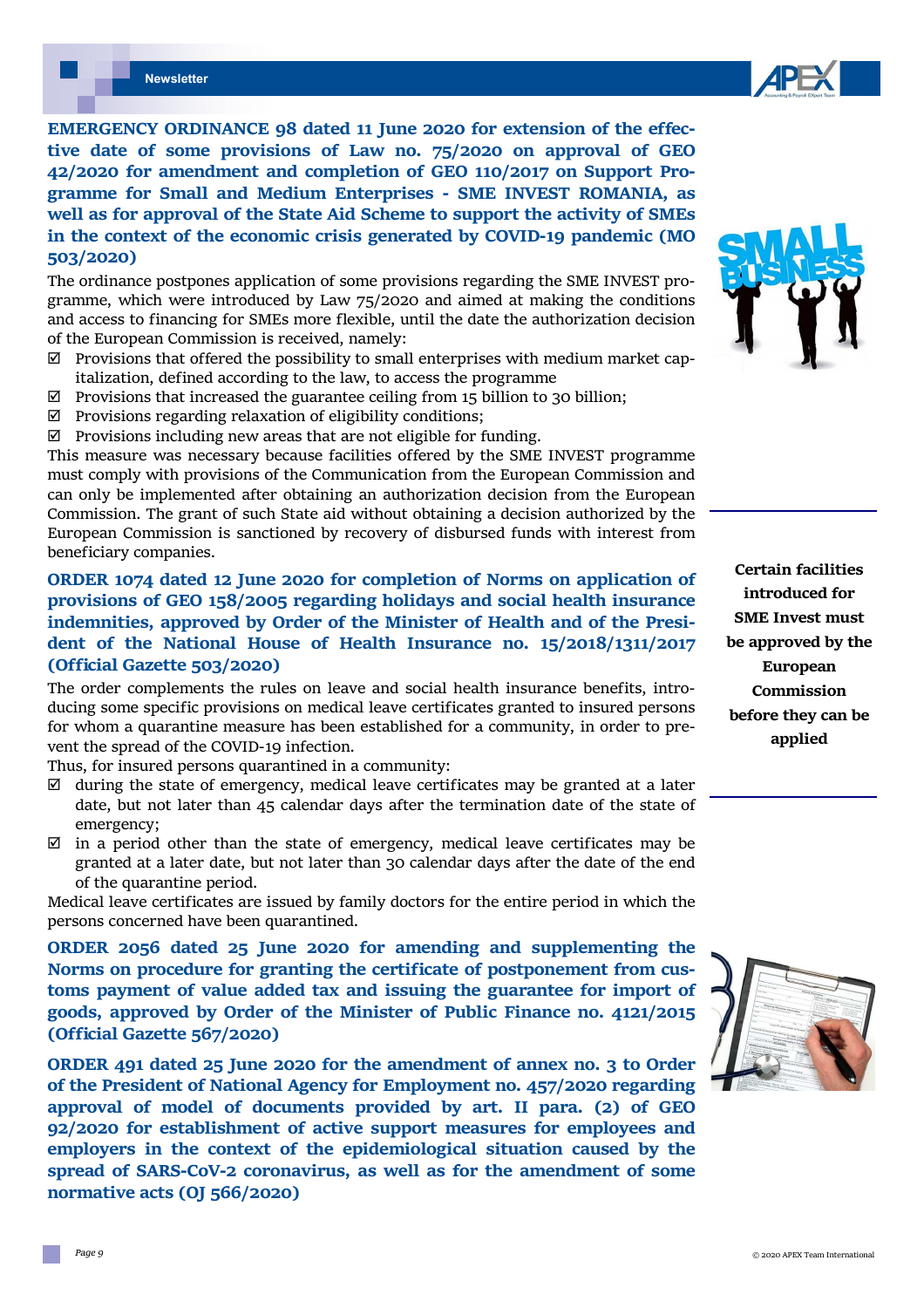



**ORDER 3 dated 11 June 2020 for amendment and completion of NBR Order 8/2019 on application of International Financial Reporting Standards (IFRS) by non‐banking financial institutions (Official Gazette 537/2020)** 

**ORDER 2778 dated 24 June 2020 on competence to exercise verification of personal tax situation and its preliminary activities (Official Gazette 565/2020)** 

The Order establishes that activities preliminary to verification of the personal fiscal situation on the entire territory of the country are exercised by the General Directorate for Personal Income Control.

Verification of a personal fiscal situation is exercised by the General Directorate for Personal Income Control and by fiscal verification services within the regional general directorates of public finance.

#### **INFO – Valuation of monetary items in foreign currency**

The June closing NBR exchange rates to use for valuation of monetary items (cash on hand, receivables, payables) denominated in foreign currency, as well as receivables and payables denominated in RON but pegged to a foreign currency for collection/disbursement are:

1 EUR = 4.8423 RON; 1 CHF = 4.5393 RON; 1 GBP = 5.3020 RON; 1 USD = 4.3233 RON



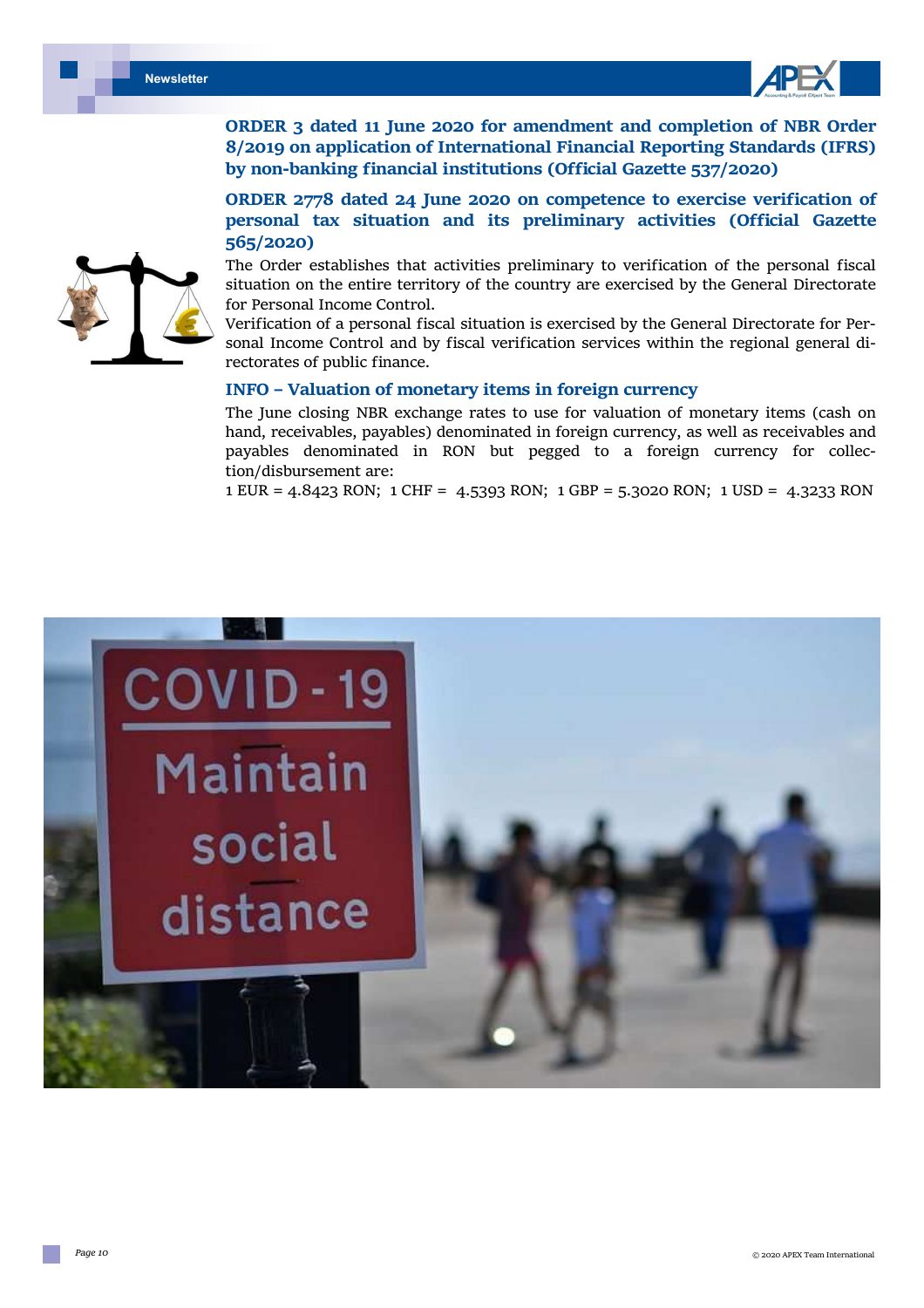

#### **MONTHLY AGENDA**

#### **Every day ‐ do not forget**

- $\boxtimes$  To complete the petty cash register (or print electronic version)
- $\boxtimes$  To complete the purchase ledger and sales ledger
- $\boxtimes$  To update electronic employee registers with information regarding labour contract inception/amendment or termination, if any

#### **At month end ‐ do not forget**

- $\boxtimes$  To complete the journal ledger
- $\boxtimes$  To register contracts concluded during the month for services rendered by non-residents with tax authorities as per article 8 point 8 of the Fiscal Code
- $\boxtimes$  To revalue monetary assets and liabilities in foreign currency (cash on hand, assets, liabilities) at the NBR exchange rate in force on the last banking day of the month
- $\boxtimes$  To organise a stock count of inventories if the enterprise does not use a perpetual inventory system
- $\boxtimes$  To issue final invoices for the current month.

#### **To comply with requirements regarding VAT**

- $\boxtimes$  Mention the registration code under the scope of VAT on documents for EU business partners
- $\boxtimes$  Check validity of registration code under the scope of VAT mentioned on invoices received
- $\boxtimes$  Check amount of VAT disclosed on invoices received
- $\boxtimes$  Check references related to VAT (e.g.: "reverse charge," "operation not subject to VAT," etc...)
- $\boxtimes$  On invoices, write VAT amount received in case of reverse charge
- $\boxtimes$  Maintain ledger of goods received
- $\boxtimes$  Maintain ledger of non-transfer of goods
- $\boxtimes$  Maintain non-current assets ledger
- $\boxtimes$  Mention which exchange rate will prevail (NBR, commercial bank or Central European Bank) in contracts with foreign partners

#### **To consult the calendar of tax liabilities, visit the following link from ANAF (in Romanian):**  https://static.anaf.ro/static/10/Anaf/AsistentaContribuabili\_r/Calendar/Calendar\_obligatii\_fiscale\_2020.htm

## **KEY HR FIGURES**

| 2020 Contributions<br>for dependent activities                                                                | <b>Employer and beneficiary</b>                   | <b>Employee and</b>  |
|---------------------------------------------------------------------------------------------------------------|---------------------------------------------------|----------------------|
|                                                                                                               | (for activities considered dependent)             | dependent worker     |
|                                                                                                               | $(\% \text{ share})$                              | $(\% \text{ share})$ |
| Social security contribution (pension)                                                                        | Nothing due for normal working conditions         |                      |
|                                                                                                               | 4% for special work conditions                    | $25\%$ (**)          |
|                                                                                                               | 8% for special work conditions                    |                      |
| Contribution to health insurance fund                                                                         | Not due                                           | $10\%$ (***)         |
| (calculated on gross income)                                                                                  |                                                   |                      |
| Work insurance contribution                                                                                   | $2.25\%$ (*)                                      |                      |
| Income tax                                                                                                    |                                                   | $10\%$ (****)        |
| Disability Fund (for employers with                                                                           | 4 x minimum wage for every 100 employees          |                      |
| more than 50 employees)                                                                                       |                                                   |                      |
| The amount of a taxable meal tax in                                                                           | maximum 20 lei                                    |                      |
| the sense of income tax                                                                                       |                                                   |                      |
|                                                                                                               | 2,230 lei                                         |                      |
| Minimum wage (gross)                                                                                          | 2,350 lei (for more than 1 year and functions     |                      |
| from 1 January 2020                                                                                           | requiring higher education)                       |                      |
|                                                                                                               | 3,000 lei for employees in the construction field |                      |
| Diurnal (in the country)                                                                                      |                                                   |                      |
| For employees of public institutions                                                                          | 20 lei                                            |                      |
| For private sector employees $(* 2.5)$                                                                        | 50 lei                                            |                      |
| The below tax facilities are available for employers on the field of construction, when minimum 80% of turno- |                                                   |                      |
| ver if from construction activities defined by law:                                                           |                                                   |                      |
| (*) not due by employer                                                                                       |                                                   |                      |
| $(\star \star)$ the social security owed by the employee is decreased to 21 $25\%$                            |                                                   |                      |

 $\mathrm{d}$  security owed by the employee is decreased to 21,25%:

(\*\*\*) health insurance is not due by the employee

(\*\*\*\*) tax on income is not due for monthly realised gross salaries up to 30.000 lei.